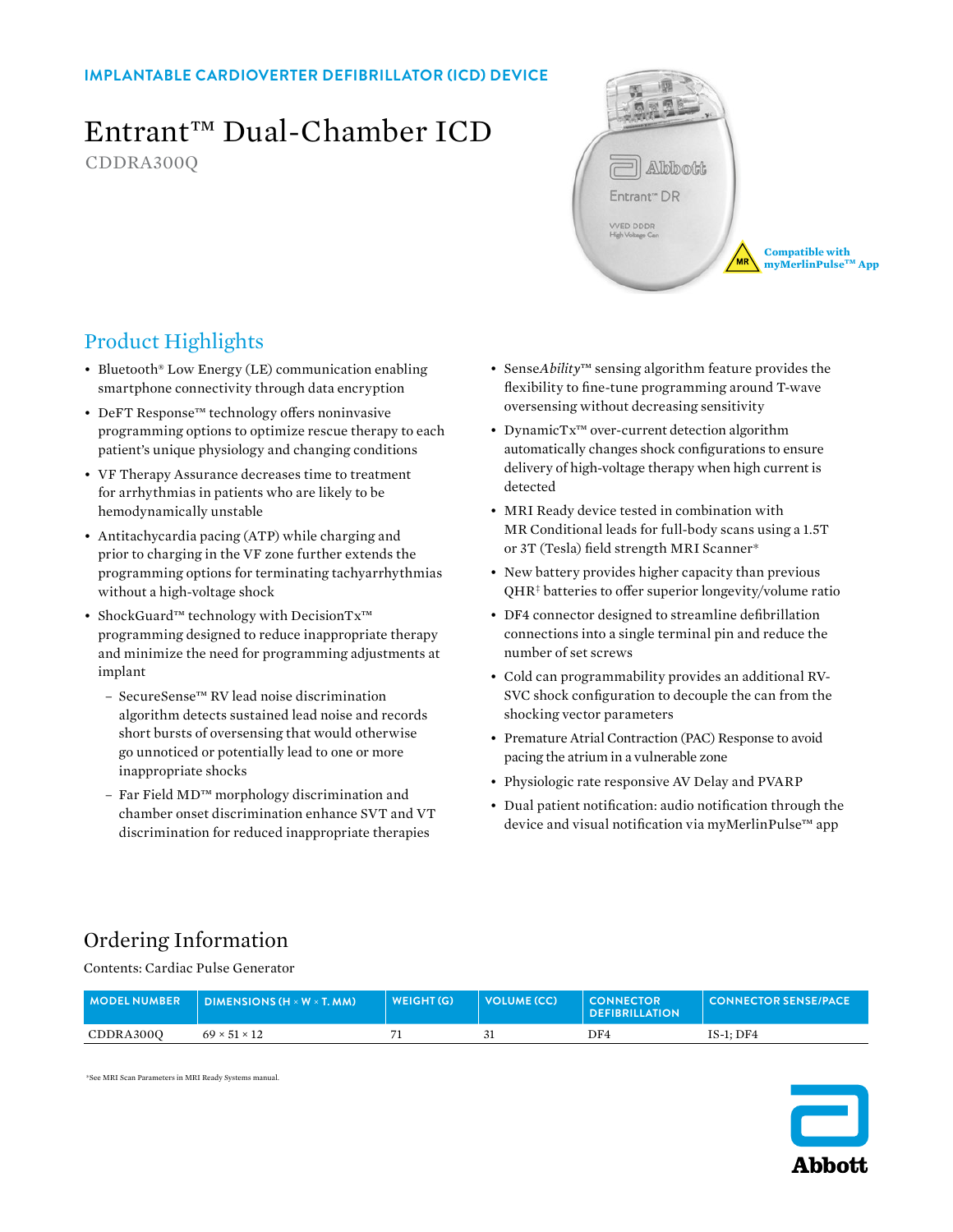PAC Response interval 200-400 ms<br>
PMT Detection/Termination Atrial Pace; Passive; Off PMT Detection/Termination Atrial Pace; Passive; Off Ventricular Intrinsic Preference On (50-200 ms); Off

 $(VIP^{\text{\tiny{TM}}})$ 

CDDRA300Q

### **PHYSICAL SPECIFICATIONS**

| PHYSICAL SPECIFICATIONS                         |                                                                                                                        | Post-Therapy Pacing (Independently Programmable from Bradycardia and ATP)                    |                                                                                                                       |                     |                                                              |  |
|-------------------------------------------------|------------------------------------------------------------------------------------------------------------------------|----------------------------------------------------------------------------------------------|-----------------------------------------------------------------------------------------------------------------------|---------------------|--------------------------------------------------------------|--|
| Models                                          | CDDRA300Q                                                                                                              | Post-Shock Pacing Mode                                                                       | AAI; VVI; DDI; DDD; Off                                                                                               |                     |                                                              |  |
| Telemetry                                       | Bluetooth® LE Communication                                                                                            | Post-Shock Base Rate                                                                         | 30-100 bpm                                                                                                            |                     |                                                              |  |
| Delivered/Stored Energy                         | $36/39$ J                                                                                                              | Post-Shock Pacing Duration                                                                   | 0.5; 1; 2,5; 5; 7.5; or 10 min; Off                                                                                   |                     |                                                              |  |
| Volume                                          | 31 cc                                                                                                                  | <b>Device Testing/Induction Methods</b>                                                      |                                                                                                                       |                     |                                                              |  |
| Weight<br>Size                                  | 71 g<br>$69 \times 51 \times 12$ mm                                                                                    | DC Fibber™ Induction Method                                                                  | $0.5 - 5.0$ sec                                                                                                       |                     |                                                              |  |
| Defibrillation Lead Connections                 | DF4                                                                                                                    | Pulse Duration<br>Burst Fibber Cycle Length                                                  | 20-100 ms                                                                                                             |                     |                                                              |  |
| Atrial Sense/Pace Lead Connection               | $IS-1$                                                                                                                 | Noninvasive Programmed                                                                       | 2-25 stimuli with up to three extrastimuli                                                                            |                     |                                                              |  |
| Ventricular Sense/Pace Lead<br>Connection       | DF4                                                                                                                    | Stimulation (NIPS)                                                                           |                                                                                                                       |                     |                                                              |  |
| High-Voltage Can                                | Electrically active titanium can                                                                                       | <b>Patient Notifiers</b>                                                                     |                                                                                                                       |                     |                                                              |  |
| <b>PARAMETER</b>                                | <b>SETTINGS</b>                                                                                                        | Programmable Notifiers<br>(On; Off)                                                          | BatteryAssurance™ alert, Possible HV circuit damage, HV                                                               |                     | charge timeout, Long charge time for Capacitor Maintenance,  |  |
| Sensing/Detection                               |                                                                                                                        |                                                                                              | Device at ERI, Atrial pacing lead impedance out of range,                                                             |                     |                                                              |  |
| SenseAbility™ Sensing Algorithm                 | Automatic Sensitivity Control adjustment for atrial and                                                                |                                                                                              |                                                                                                                       |                     | Ventricular pacing lead impedance out of range, High-voltage |  |
|                                                 | ventricular events                                                                                                     |                                                                                              | Burden, High ventricular rate during AT/AF, SecureSense™                                                              |                     | lead impedance out of range, AT/AF episode duration, AT/AF   |  |
| Low Frequency Attenuation                       | On: Off                                                                                                                |                                                                                              | lead noise detection, Non-sustained ventricular oversensing,                                                          |                     |                                                              |  |
| Threshold Start                                 | Post-Sensed: 50; 62.5; 75; 100%                                                                                        |                                                                                              | Ventricular pacing percentage greater than limit                                                                      |                     |                                                              |  |
|                                                 | Post-Paced, Atrial: 0.2-3.0 mV<br>Post-paced, Ventricular: Auto; 0.2-3.0 mV                                            | Device Parameter Reset                                                                       | On<br>On                                                                                                              |                     |                                                              |  |
| Decay Delay                                     | Post-Sensed: 0-220 ms                                                                                                  | Entry into Backup VVI Mode<br><b>Auditory Duration</b>                                       | 2; 4; 6; 8; 10; 12; 14; 16 sec                                                                                        |                     |                                                              |  |
|                                                 | Post-Paced, Atrial: 0-220 ms                                                                                           | Number of Audio Alerts per                                                                   | 2                                                                                                                     |                     |                                                              |  |
| Ventricular Sense                               | Post-Paced, Ventricular: Auto, 0-220 ms<br>125; 157 ms                                                                 | Notification                                                                                 |                                                                                                                       |                     |                                                              |  |
| Refractory                                      |                                                                                                                        | Number of Notifications                                                                      | $1-16$                                                                                                                |                     |                                                              |  |
| Detection Zones                                 | 3 zone programming $-1$ zone, 2 zones or 3 zones                                                                       | Time Between Notifications                                                                   | 10; 22 hours                                                                                                          |                     |                                                              |  |
|                                                 | $(VT-1, VT-2, VF)$                                                                                                     | <b>Electrograms and Diagnostics</b>                                                          |                                                                                                                       |                     |                                                              |  |
| <b>SVT Discriminators</b>                       | AV Rate Branch; Arrhythmia Onset (Chamber Onset or<br>Sudden Onset); Interval Stability; AV Association; Morphology    | Stored Electrograms                                                                          | Up to 15 minutes (2 user programmable $+$ discrimination                                                              |                     |                                                              |  |
|                                                 | Discrimination (Far Field MD™ Morphology Discrimination)                                                               |                                                                                              | per VT/VF electrograms; additional triggers include lead                                                              |                     | channel), up to one minute programmable pre-trigger data     |  |
|                                                 | with Automatic Template Update                                                                                         |                                                                                              | noise detection, non-sustained ventricular oversensing,                                                               |                     |                                                              |  |
| <b>Monitor Mode</b>                             | Detection, discrimination and diagnostics, no therapy delivery                                                         |                                                                                              | morphology template updates, atrial episode, PMT                                                                      |                     |                                                              |  |
| <b>Discrimination Modes</b>                     | (VT or VT-1 zone)<br>On; Passive; Off                                                                                  |                                                                                              | termination, PAC response, magnet reversion, noise                                                                    |                     |                                                              |  |
| SVT Upper Limit                                 | 150-240 bpm                                                                                                            | Therapy Summary                                                                              | reversion<br>Diagram of therapies delivered                                                                           |                     |                                                              |  |
| SVT Discrimination Timeout                      | 20s-60 min; Off                                                                                                        | Episodes Summary                                                                             | Directory listing of up to 60 episodes with access to more                                                            |                     |                                                              |  |
| Reconfirmation<br>SecureSense™ RV Lead Noise    | Continuous sensing during charging<br>On; On with Timeout; Passive; Off                                                |                                                                                              | details including stored electrograms                                                                                 |                     |                                                              |  |
| Discrimination Algorithm                        |                                                                                                                        | Lifetime Diagnostics                                                                         | History of bradycardia events and device-initiated charging                                                           |                     |                                                              |  |
| VF Therapy Assurance                            | On; Off                                                                                                                | AT/AF Burden Trend<br>Ventricular HV Lead Impedance                                          | Trend data and counts<br>Multi-Vector Trend Data                                                                      |                     |                                                              |  |
|                                                 |                                                                                                                        | Histograms and Trends                                                                        | Event Histogram; AV Interval Histogram; Mode Switch or                                                                |                     |                                                              |  |
| Antitachycardia Pacing Therapy                  |                                                                                                                        |                                                                                              |                                                                                                                       |                     | AT/AF Duration Histogram; Peak Filtered Atrial Rate during   |  |
| <b>ATP</b> Configurations<br>ATP in VF Zone     | Ramp; Burst; Scan; 1 or 2 schemes per VT zone<br>ATP While Charging; ATP Prior to Charging; Off                        |                                                                                              | atrial arrhythmia Histogram; Atrial Heart Rate Histogram;<br>Ventricular Heart Rate Histogram; AT/AF Burden; Exercise |                     |                                                              |  |
| ATP Upper Rate Cutoff                           | 150-300 bpm                                                                                                            |                                                                                              | and Activity Trending; V Rates during AMS; DirectTrend™                                                               |                     |                                                              |  |
| Burst Cycle Length                              | Adaptive (50%-100%); Fixed (200-550 ms)                                                                                |                                                                                              | reports up to 1 year                                                                                                  |                     |                                                              |  |
| Readaptive                                      | On; Off                                                                                                                | PMT Data                                                                                     | Information regarding PMT detections                                                                                  |                     |                                                              |  |
| Min. Burst Cycle Length<br>Number of Bursts     | 150-400 ms<br>$1 - 15$                                                                                                 | Real-Time Measurements (RTM)                                                                 | Pacing lead impedances; high-voltage lead impedances; and<br>signal amplitudes                                        |                     |                                                              |  |
| Number of Stimuli                               | $2 - 20$                                                                                                               |                                                                                              |                                                                                                                       |                     |                                                              |  |
| Add Stimuli per Burst                           | On; Off                                                                                                                | <b>MRI</b> Settings<br><b>Tachy Therapy</b>                                                  | Disabled                                                                                                              |                     |                                                              |  |
| ATP Pulse Amplitude<br>ATP Pulse Width          | 7.5V independent from Bradycardia and Post-Therapy Pacing<br>1.0 or 1.5 ms independently programmable from Bradycardia | <b>MRI</b> Mode                                                                              | DOO; VOO; AOO; Pacing Off                                                                                             |                     |                                                              |  |
|                                                 | and Post-Therapy Pacing                                                                                                | <b>MRI</b> Base Rate                                                                         | 30-100 bpm                                                                                                            |                     |                                                              |  |
| <b>High-Voltage Therapy</b>                     |                                                                                                                        | MRI Paced AV Delay                                                                           | 25-120 ms                                                                                                             |                     |                                                              |  |
| DynamicTx™ Over-Current                         | On; Off                                                                                                                | MRI Pulse Amplitude                                                                          | 5.0 or 7.5 V                                                                                                          |                     |                                                              |  |
| Detection Algorithm                             |                                                                                                                        | MRI Pulse Width<br>MRI Pulse Configuration                                                   | $1.0$ ms<br>Bipolar                                                                                                   |                     |                                                              |  |
| DeFT Response <sup>™</sup> Technology           | Programmable pulse width for P1/P2 and tilt                                                                            | <b>MRI</b> Timeout                                                                           | 3; 6; 9; 12; 24 hours; Off                                                                                            |                     |                                                              |  |
| High-Voltage Output Mode<br>Waveform            | Fixed Pulse Width; Fixed Tilt<br>Biphasic; Monophasic                                                                  |                                                                                              |                                                                                                                       |                     |                                                              |  |
| <b>RV</b> Polarity                              | Cathode (-); Anode (+)                                                                                                 | <b>MRI Scan Parameters<sup>+</sup></b>                                                       |                                                                                                                       |                     |                                                              |  |
| Electrode Configuration                         | RV to Can; RV to SVC/Can; RV to SVC                                                                                    | <b>LEAD MODEL</b>                                                                            | <b>MAGNET</b><br>(TESLA)                                                                                              | <b>RF TRANSMIT</b>  | <b>SCAN REGION</b>                                           |  |
| <b>Bradycardia Pacing</b>                       |                                                                                                                        |                                                                                              |                                                                                                                       | <b>CONDITIONS</b>   |                                                              |  |
| Permanent Modes                                 | $DDD(R)$ ; $DDI(R)$ ; $VVI(R)$ ; $AAI(R)$ ; $Off$                                                                      | Durata™ Defibrillation Lead<br>7120Q (lead lengths: 58, 65 cm)                               |                                                                                                                       |                     |                                                              |  |
| Temporary Modes                                 | DDD; DDI; VVI; AAI; AAT; DOO; VOO; AOO; Off                                                                            | 7122Q (lead lengths: 58, 65 cm)                                                              | 1.5T / 3T                                                                                                             |                     |                                                              |  |
| <b>Activity Sensor</b><br>Programmable Rate and | On; Passive; Off<br>Base Rate (bpm); Rest Rate (bpm); Maximum Tracking Rate                                            |                                                                                              |                                                                                                                       |                     |                                                              |  |
| Delay Parameters                                | (bpm); Maximum Sensor, Rate (bpm); Paced AV Delay (ms);                                                                | Optisure <sup>™</sup> Lead<br>LDA220Q (lead lengths: 58, 65 cm)                              |                                                                                                                       |                     |                                                              |  |
|                                                 | Sensed AV Delay (ms); Rate Responsive AV Delay; Hysteresis                                                             | LDA210Q (lead lengths: 58, 65 cm)                                                            | 1.5T / 3T                                                                                                             | Normal<br>Operating | Full-body                                                    |  |
| Pulse Amplitude                                 | Rate (bpm); Rate Hysteresis with Search<br>$0.25 - 7.5$ V                                                              |                                                                                              |                                                                                                                       | Mode                |                                                              |  |
| Pulse Width                                     | $0.05$ ms, $0.1 - 1.5$ ms                                                                                              | Tendril™ STS Pacing Lead                                                                     |                                                                                                                       |                     |                                                              |  |
| Ventricular AutoCapture™                        | On; Off                                                                                                                | 2088TC (lead lengths: 46, 52 cm)                                                             | 1.5T / 3T                                                                                                             |                     |                                                              |  |
| Pacing System                                   |                                                                                                                        | Tendril MRI™ Lead                                                                            |                                                                                                                       |                     |                                                              |  |
| ACap™ Confirm Feature                           | On; Monitor; Off                                                                                                       | LPA1200M (lead lengths: 46, 52 cm)                                                           | 1.5T                                                                                                                  |                     |                                                              |  |
| QuickOpt™ Timing Cycle<br>Optimization          | Sensed/Paced AV delay                                                                                                  | † For additional information about specific MR Conditional ICDs and leads, including scan    |                                                                                                                       |                     |                                                              |  |
| Auto Mode Switch (AMS)                          | DDI(R); VVI(R); Off                                                                                                    | parameters, warnings, precautions, adverse conditions to MRI scanning, and potential adverse |                                                                                                                       |                     |                                                              |  |
| Atrial Tachycardia                              |                                                                                                                        | events, please refer to the Abbott MRI Ready Systems Manual at medical.abbott/manuals.       |                                                                                                                       |                     |                                                              |  |
| Detection Rate<br>AMS Base Rate                 | 110-300 bpm<br>40; 45;  135 bpm                                                                                        |                                                                                              |                                                                                                                       |                     |                                                              |  |
| Rate Responsive PVARP                           | Low; Medium; High; Off                                                                                                 |                                                                                              |                                                                                                                       |                     |                                                              |  |
| Rate Responsive V Pace Refractory               | On; Off                                                                                                                |                                                                                              |                                                                                                                       |                     |                                                              |  |
| <b>PAC Response</b>                             | On; Off                                                                                                                |                                                                                              |                                                                                                                       |                     |                                                              |  |



## **IMPLANTABLE CARDIOVERTER DEFIBRILLATOR (ICD) DEVICE** Entrant<sup>™</sup> Dual-Chamber ICD